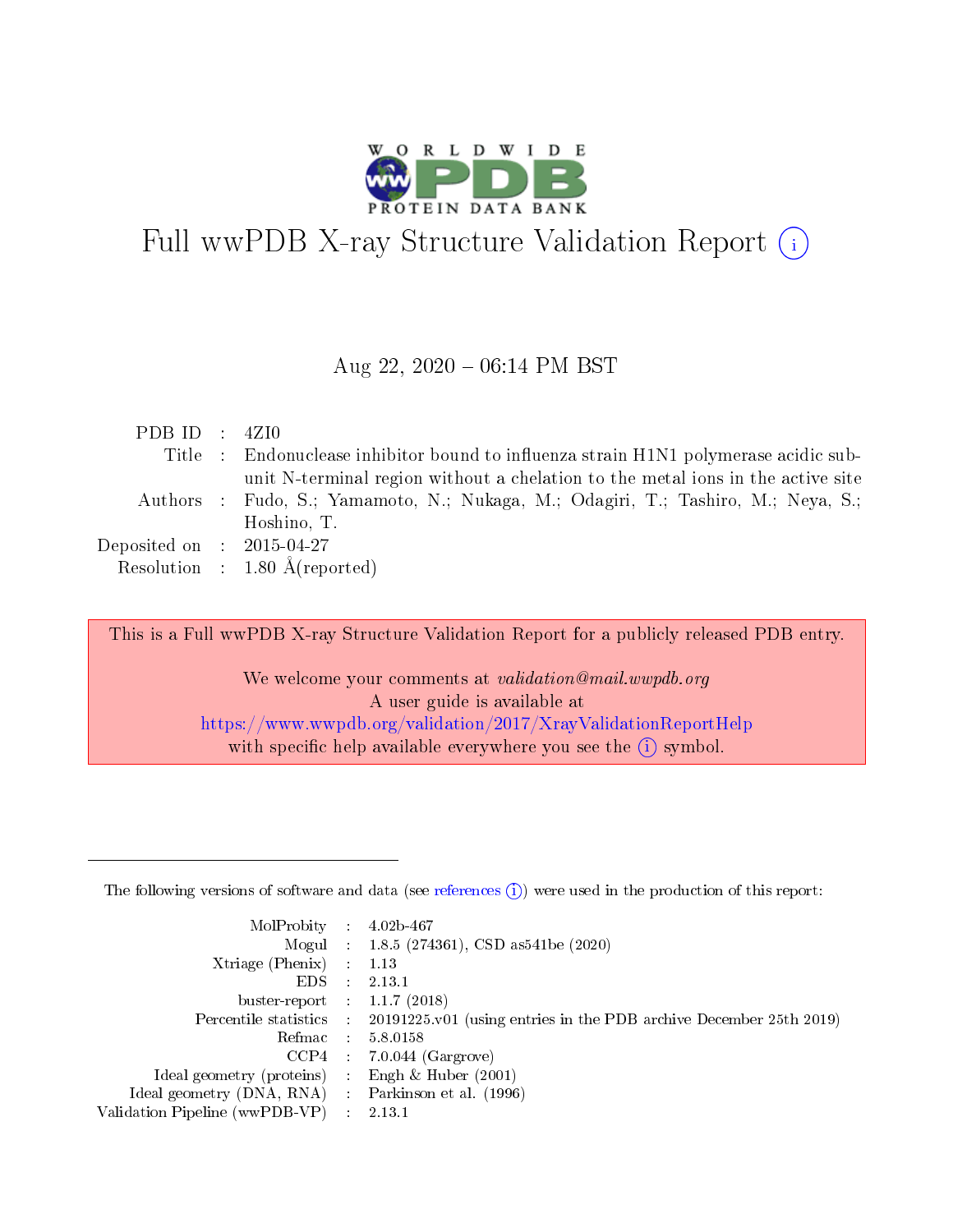# 1 [O](https://www.wwpdb.org/validation/2017/XrayValidationReportHelp#overall_quality)verall quality at a glance  $(i)$

The following experimental techniques were used to determine the structure: X-RAY DIFFRACTION

The reported resolution of this entry is 1.80 Å.

Percentile scores (ranging between 0-100) for global validation metrics of the entry are shown in the following graphic. The table shows the number of entries on which the scores are based.



| Metric                | Whole archive<br>$(\#\text{Entries})$ | Similar resolution<br>$(\#\text{Entries},\,\text{resolution}\,\,\text{range}(\textup{\AA}))$ |
|-----------------------|---------------------------------------|----------------------------------------------------------------------------------------------|
| $R_{free}$            | 130704                                | $5950(1.80-1.80)$                                                                            |
| Clashscore            | 141614                                | $6793(1.80-1.80)$                                                                            |
| Ramachandran outliers | 138981                                | 6697 $(1.80-1.80)$                                                                           |
| Sidechain outliers    | 138945                                | 6696 (1.80-1.80)                                                                             |
| RSRZ outliers         | 127900                                | $5850(1.80-1.80)$                                                                            |

The table below summarises the geometric issues observed across the polymeric chains and their fit to the electron density. The red, orange, yellow and green segments on the lower bar indicate the fraction of residues that contain outliers for  $>=3, 2, 1$  and 0 types of geometric quality criteria respectively. A grey segment represents the fraction of residues that are not modelled. The numeric value for each fraction is indicated below the corresponding segment, with a dot representing fractions <=5% The upper red bar (where present) indicates the fraction of residues that have poor fit to the electron density. The numeric value is given above the bar.

| Mol | $\alpha$ hain | Length | Quality of chain |    |    |
|-----|---------------|--------|------------------|----|----|
|     |               |        | 4%               |    |    |
|     | . .           | 191    | 89%              | 6% | 5% |

The following table lists non-polymeric compounds, carbohydrate monomers and non-standard residues in protein, DNA, RNA chains that are outliers for geometric or electron-density-fit criteria:

|                             |              |             |  | Mol   Type   Chain   Res   Chirality   Geometry   Clashes   Electron density |
|-----------------------------|--------------|-------------|--|------------------------------------------------------------------------------|
| $\hat{ }$ + SO4 + $\hat{ }$ | $\mathbf{A}$ | $\vert$ 301 |  |                                                                              |

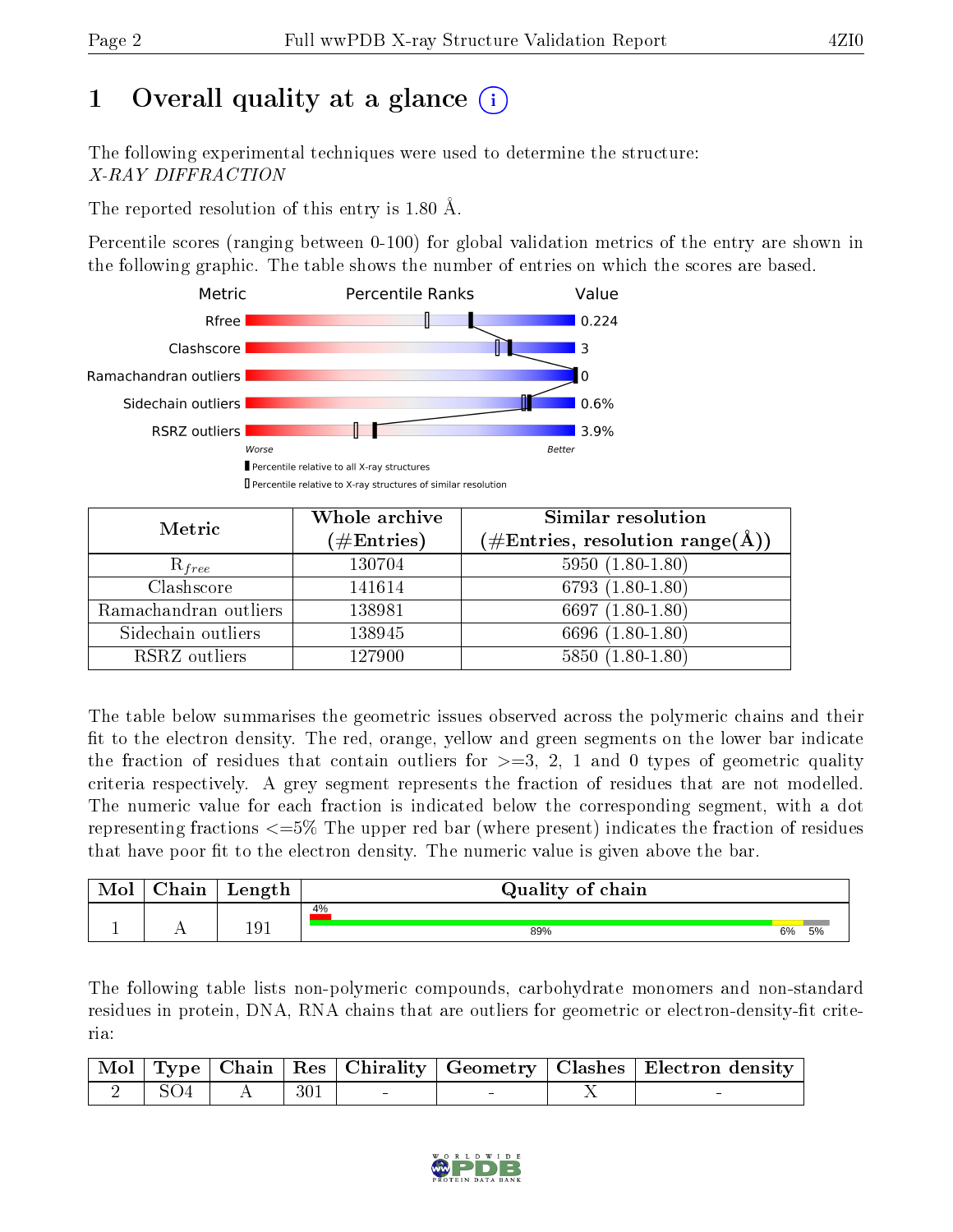# 2 Entry composition (i)

There are 5 unique types of molecules in this entry. The entry contains 1722 atoms, of which 0 are hydrogens and 0 are deuteriums.

In the tables below, the ZeroOcc column contains the number of atoms modelled with zero occupancy, the AltConf column contains the number of residues with at least one atom in alternate conformation and the Trace column contains the number of residues modelled with at most 2 atoms.

Molecule 1 is a protein called Polymerase acidic protein.

| Mol | $\operatorname{\mathsf{Chain}}$ | Residues |              |     | Atoms |      | $\rm{ZeroOcc}$   AltConf | $\perp$ Trace |
|-----|---------------------------------|----------|--------------|-----|-------|------|--------------------------|---------------|
|     |                                 | 181      | <b>Total</b> |     |       |      |                          |               |
|     |                                 |          | 1493         | 943 | 258   | -281 |                          |               |

| There are 16 discrepancies between the modelled and reference sequences: |  |  |  |  |
|--------------------------------------------------------------------------|--|--|--|--|
|                                                                          |  |  |  |  |

| Chain            | Residue  | Modelled   | Actual | Comment        | Reference         |
|------------------|----------|------------|--------|----------------|-------------------|
| А                | $-4$     | <b>GLY</b> |        | expression tag | <b>UNP P03433</b> |
| $\boldsymbol{A}$ | $-3$     | <b>PRO</b> |        | expression tag | <b>UNP P03433</b> |
| А                | $-2$     | LEU        |        | expression tag | <b>UNP P03433</b> |
| А                | $-1$     | <b>GLY</b> |        | expression tag | <b>UNP P03433</b> |
| А                | $\Omega$ | <b>SER</b> |        | expression tag | <b>UNP P03433</b> |
| А                | 51       | ALA        |        | linker         | <b>UNP P03433</b> |
| A                | 52       | <b>SER</b> |        | linker         | <b>UNP P03433</b> |
| A                | 198      | ALA        |        | expression tag | <b>UNP P03433</b> |
| А                | 199      | ALA        |        | expression tag | <b>UNP P03433</b> |
| А                | 200      | GLU        |        | expression tag | <b>UNP P03433</b> |
| А                | 201      | LEU        |        | expression tag | <b>UNP P03433</b> |
| $\boldsymbol{A}$ | 202      | ALA        |        | expression tag | <b>UNP P03433</b> |
| А                | 203      | LEU        |        | expression tag | <b>UNP P03433</b> |
| А                | 204      | VAL        |        | expression tag | <b>UNP P03433</b> |
| А                | 205      | <b>PRO</b> |        | expression tag | <b>UNP P03433</b> |
| А                | 206      | $\rm{ARG}$ |        | expression tag | <b>UNP P03433</b> |

• Molecule 2 is SULFATE ION (three-letter code: SO4) (formula:  $O_4S$ ).

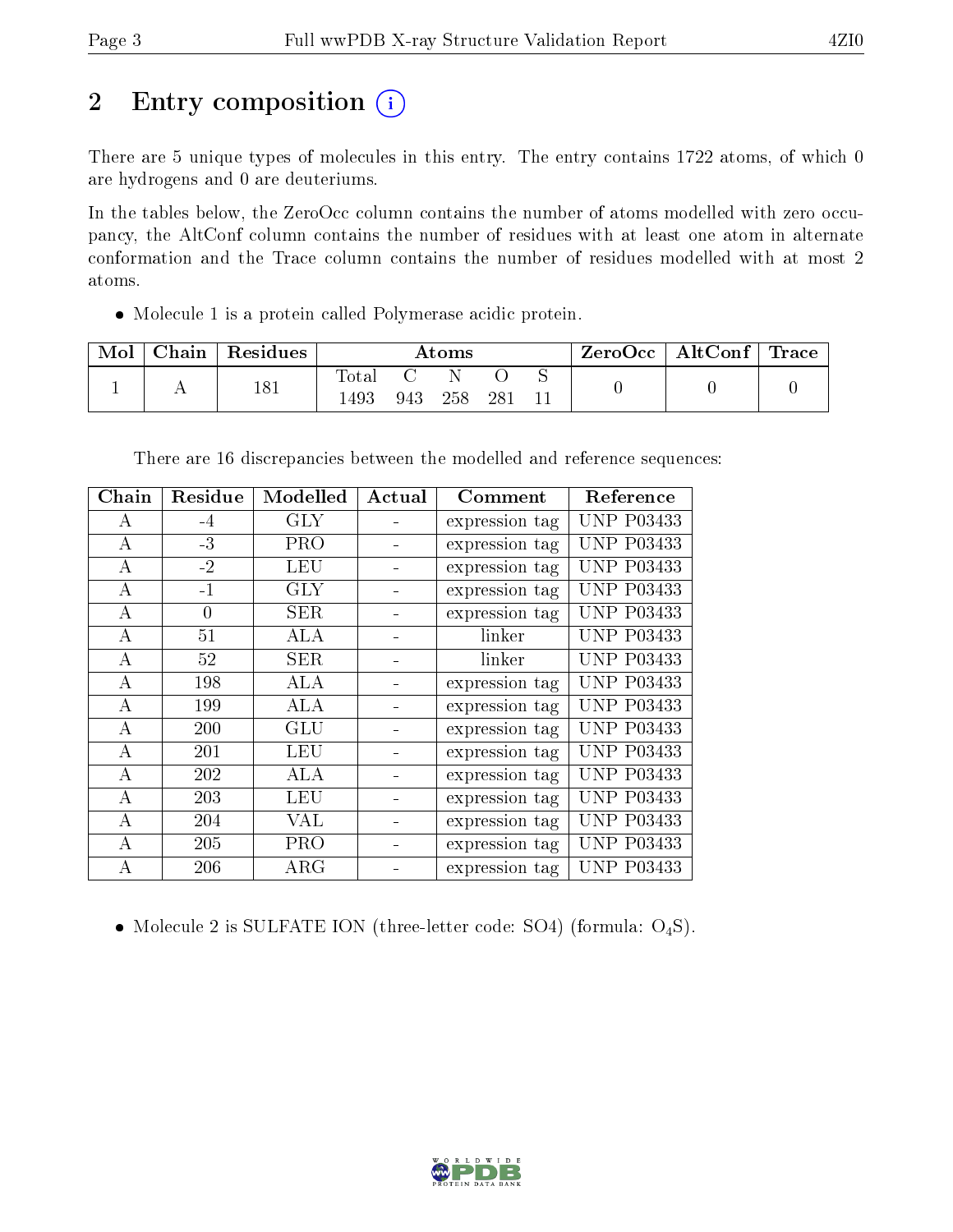

|  | $\text{Mol}$   Chain   Residues | Atoms |  |  | $ZeroOcc$   AltConf |  |
|--|---------------------------------|-------|--|--|---------------------|--|
|  |                                 | Total |  |  |                     |  |

Molecule 3 is MANGANESE (II) ION (three-letter code: MN) (formula: Mn).

| Mol | $\vert$ Chain $\vert$ Residues | Atoms | ZeroOcc   AltConf |  |
|-----|--------------------------------|-------|-------------------|--|
|     |                                | Total |                   |  |

 $\bullet$  Molecule 4 is 4-{(E)-[2-(4-chlorophenyl)hydrazinylidene]methyl}benzene-1,2,3-triol (three-letter code:  $4P9$ ) (formula:  $C_{13}H_{11}CIN_2O_3$ ).



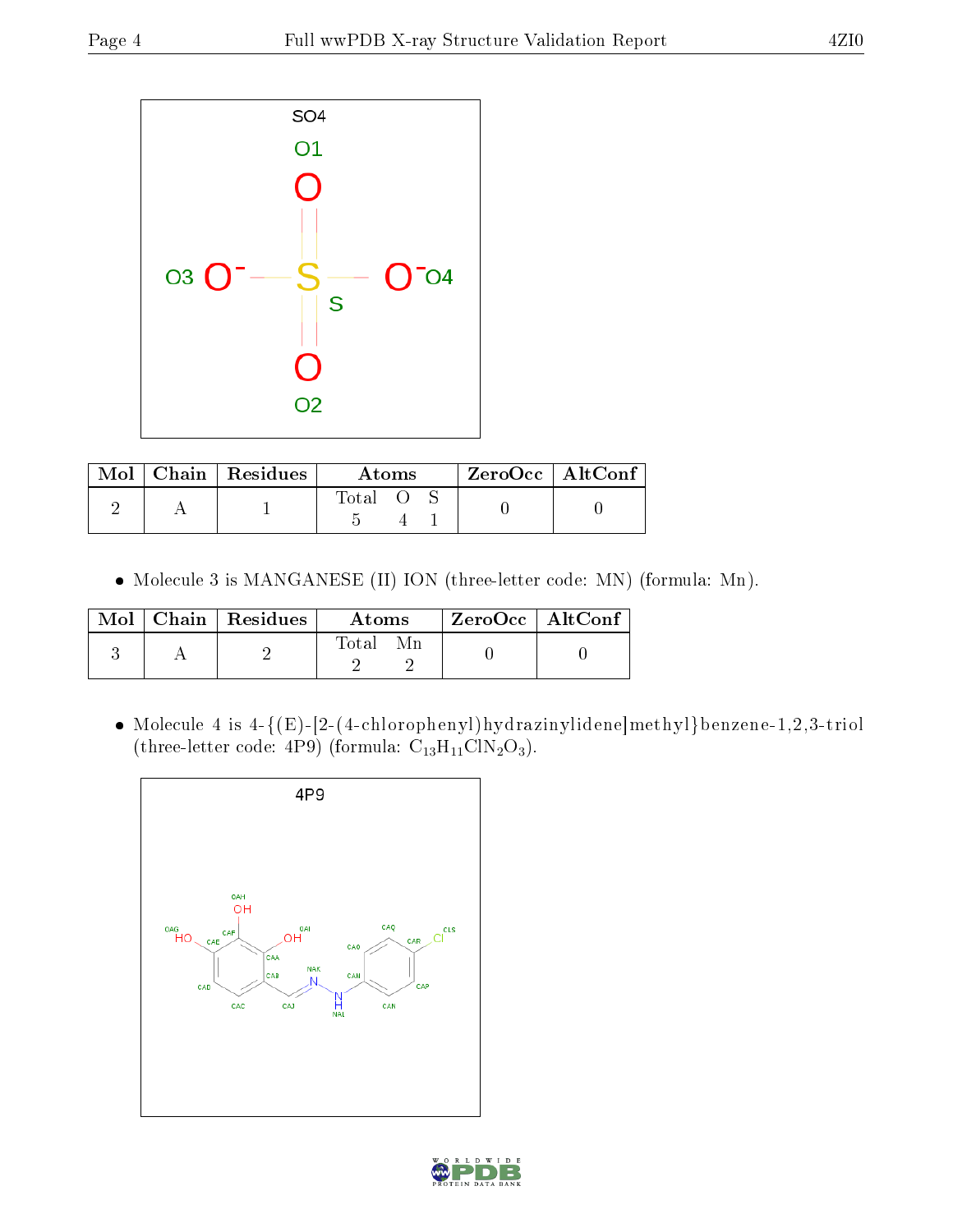| $\bf{Mol} \perp$ | Chain   Residues |                |         | Atoms |               | ' ZeroOcc   AltConf |  |
|------------------|------------------|----------------|---------|-------|---------------|---------------------|--|
|                  |                  | Total C Cl N O | $-13-1$ |       | $\rightarrow$ |                     |  |

 $\bullet\,$  Molecule 5 is water.

| Mol | Chain   Residues | Atoms        | $ZeroOcc$   AltConf |
|-----|------------------|--------------|---------------------|
|     | $203\,$          | Total<br>203 |                     |

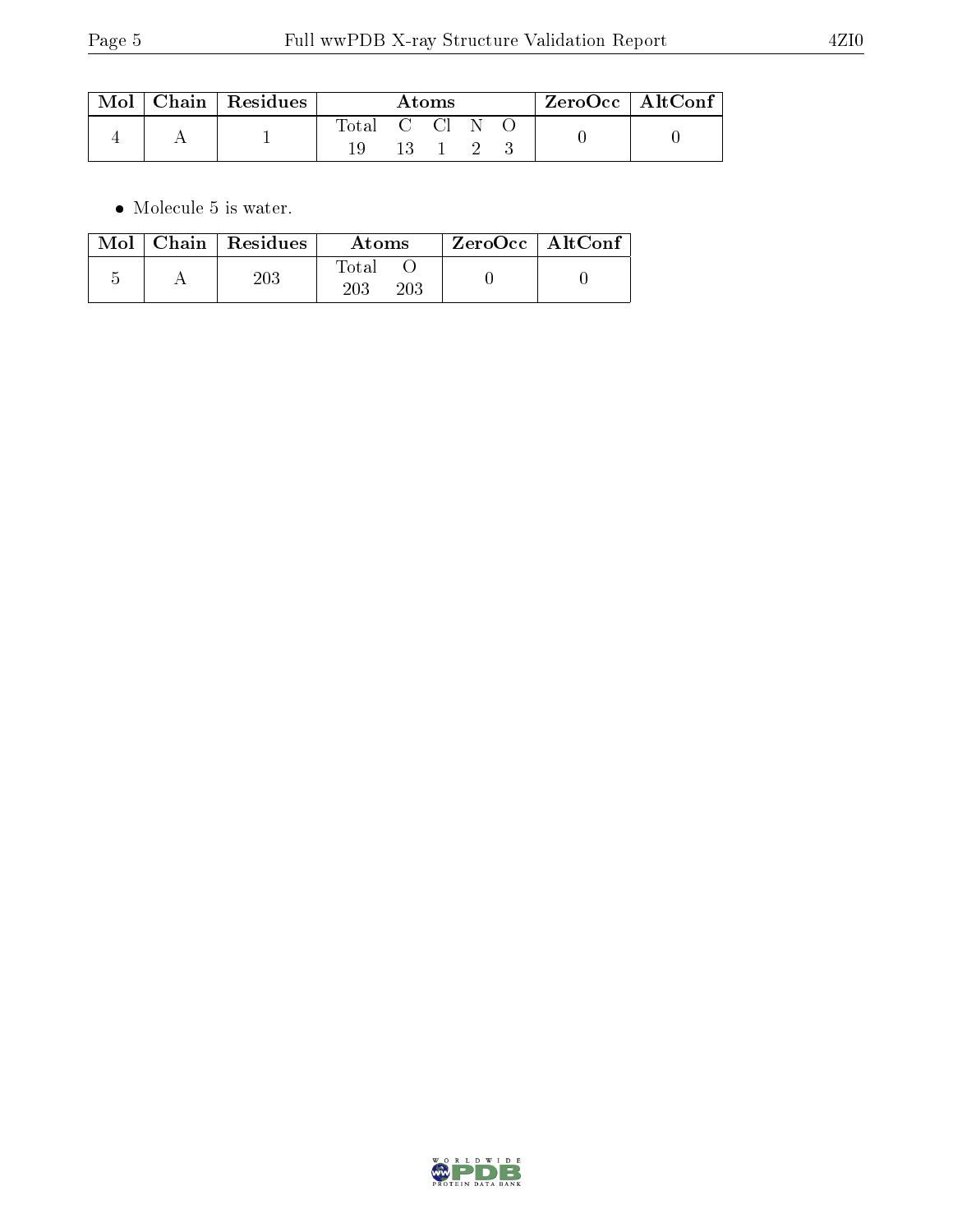# 3 Residue-property plots  $(i)$

These plots are drawn for all protein, RNA, DNA and oligosaccharide chains in the entry. The first graphic for a chain summarises the proportions of the various outlier classes displayed in the second graphic. The second graphic shows the sequence view annotated by issues in geometry and electron density. Residues are color-coded according to the number of geometric quality criteria for which they contain at least one outlier: green  $= 0$ , yellow  $= 1$ , orange  $= 2$  and red  $= 3$  or more. A red dot above a residue indicates a poor fit to the electron density ( $RSRZ > 2$ ). Stretches of 2 or more consecutive residues without any outlier are shown as a green connector. Residues present in the sample, but not in the model, are shown in grey.

• Molecule 1: Polymerase acidic protein



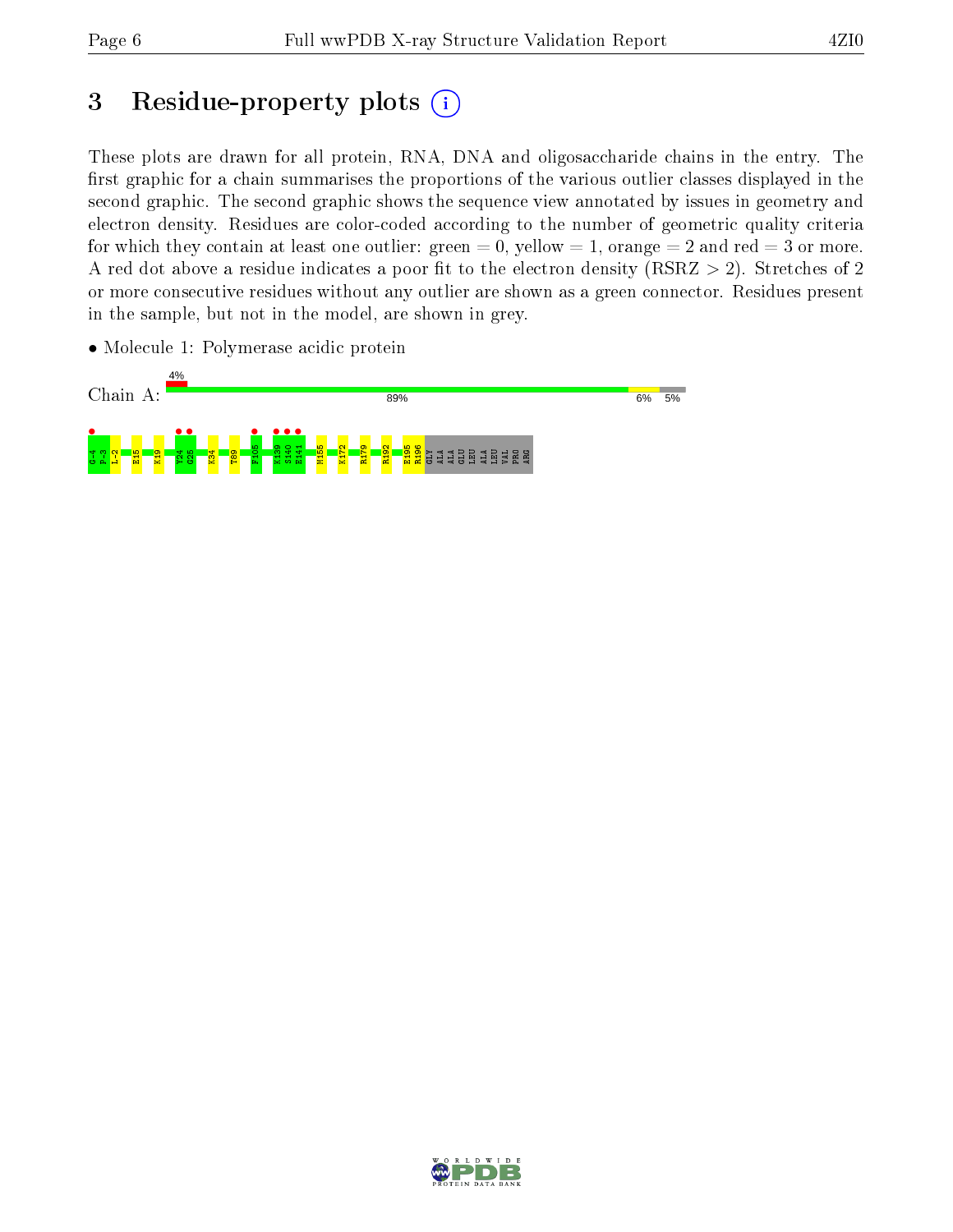# 4 Data and refinement statistics  $(i)$

| Property                                                             | Value                                                  | Source     |
|----------------------------------------------------------------------|--------------------------------------------------------|------------|
| Space group                                                          | $\overline{P}$ 41 21 2                                 | Depositor  |
| Cell constants                                                       | $66.76\text{\AA}$ $66.76\text{\AA}$ $126.74\text{\AA}$ | Depositor  |
| a, b, c, $\alpha$ , $\beta$ , $\gamma$                               | $90.00^{\circ}$ $90.00^{\circ}$<br>$90.00^\circ$       |            |
| Resolution $(A)$                                                     | 32.28<br>$-1.80$                                       | Depositor  |
|                                                                      | 32.28<br>$-1.80$                                       | <b>EDS</b> |
| % Data completeness                                                  | $98.9(32.28-1.80)$                                     | Depositor  |
| (in resolution range)                                                | $98.9(32.28-1.80)$                                     | <b>EDS</b> |
| $\mathrm{R}_{merge}$                                                 | 0.06                                                   | Depositor  |
| $\mathrm{R}_{sym}$                                                   | (Not available)                                        | Depositor  |
| $\sqrt{I/\sigma(I)} > 1$                                             | $\sqrt{2.60 \text{ (at } 1.80 \text{\AA})}$            | Xtriage    |
| Refinement program                                                   | PHENIX 1.8.1 1168                                      | Depositor  |
|                                                                      | 0.200<br>0.225<br>$\overline{\mathcal{A}}$             | Depositor  |
| $R, R_{free}$                                                        | 0.201<br>0.224<br>$\mathbf{r}$                         | DCC        |
| $\mathcal{R}_{free}$ test set                                        | 1354 reflections $(5.02\%)$                            | wwPDB-VP   |
| Wilson B-factor $(A^2)$                                              | 37.6                                                   | Xtriage    |
| Anisotropy                                                           | 0.069                                                  | Xtriage    |
| Bulk solvent $k_{sol}(e/\mathring{A}^3)$ , $B_{sol}(\mathring{A}^2)$ | $0.35$ , $52.1$                                        | <b>EDS</b> |
| L-test for $\overline{\text{twinning}}^2$                            | $< L >$ = 0.49, $< L^2 >$ = 0.32                       | Xtriage    |
| Estimated twinning fraction                                          | No twinning to report.                                 | Xtriage    |
| $F_o, F_c$ correlation                                               | 0.96                                                   | <b>EDS</b> |
| Total number of atoms                                                | 1722                                                   | wwPDB-VP   |
| Average B, all atoms $(A^2)$                                         | 44.0                                                   | wwPDB-VP   |

Xtriage's analysis on translational NCS is as follows: The largest off-origin peak in the Patterson function is  $6.29\%$  of the height of the origin peak. No significant pseudotranslation is detected.

<sup>&</sup>lt;sup>2</sup>Theoretical values of  $\langle |L| \rangle$ ,  $\langle L^2 \rangle$  for acentric reflections are 0.5, 0.333 respectively for untwinned datasets, and 0.375, 0.2 for perfectly twinned datasets.



<span id="page-6-1"></span><span id="page-6-0"></span><sup>1</sup> Intensities estimated from amplitudes.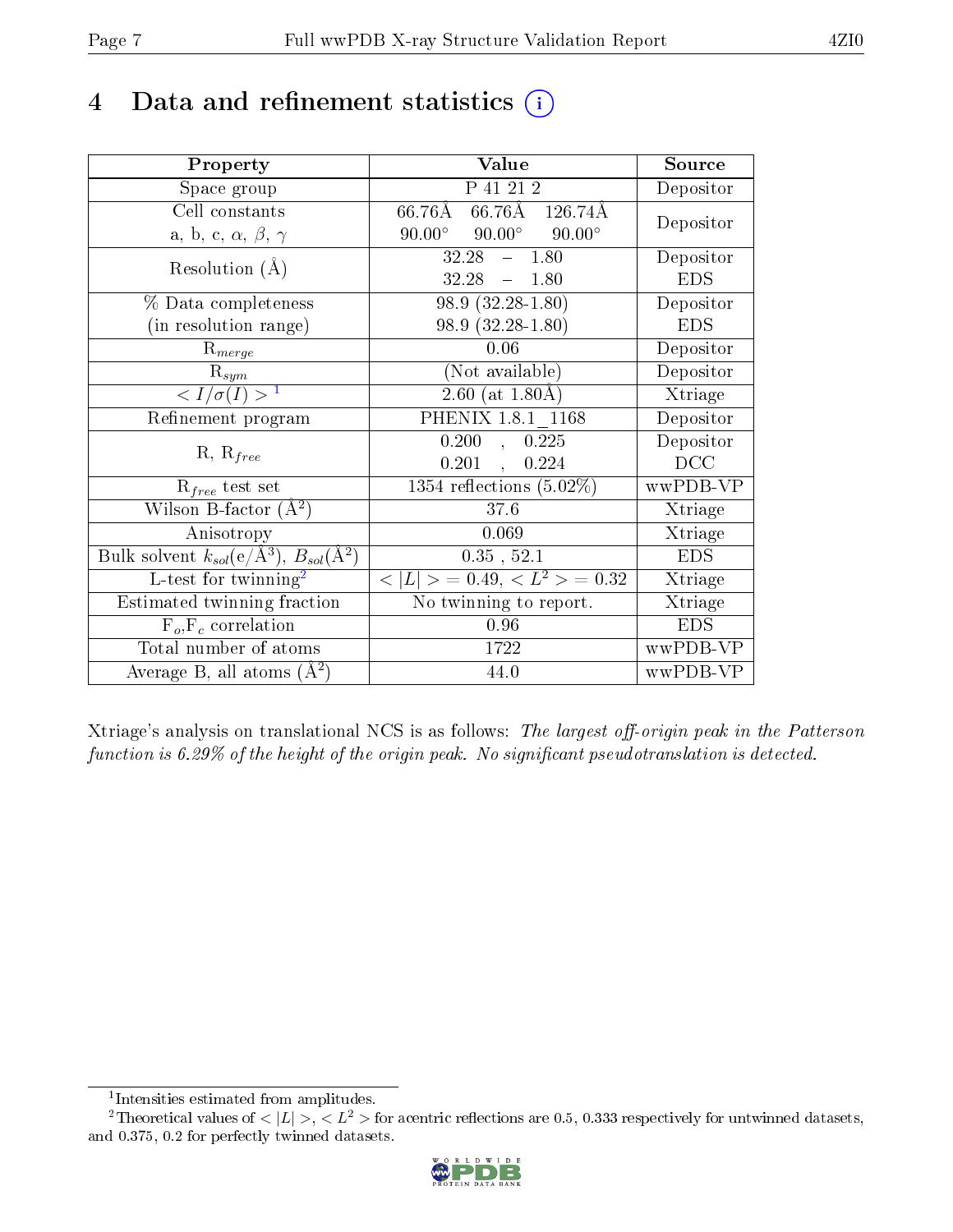# 5 Model quality  $(i)$

# 5.1 Standard geometry  $(i)$

Bond lengths and bond angles in the following residue types are not validated in this section: MN, SO4, 4P9

The Z score for a bond length (or angle) is the number of standard deviations the observed value is removed from the expected value. A bond length (or angle) with  $|Z| > 5$  is considered an outlier worth inspection. RMSZ is the root-mean-square of all Z scores of the bond lengths (or angles).

|  | $Mol$   Chain |      | Bond lengths                    |      | Bond angles |
|--|---------------|------|---------------------------------|------|-------------|
|  |               |      | RMSZ $ #Z  > 5$ RMSZ $ #Z  > 5$ |      |             |
|  |               | 0.65 | 0/1523                          | 0.76 | 0/2044      |

There are no bond length outliers.

There are no bond angle outliers.

There are no chirality outliers.

There are no planarity outliers.

### 5.2 Too-close contacts  $(i)$

In the following table, the Non-H and H(model) columns list the number of non-hydrogen atoms and hydrogen atoms in the chain respectively. The H(added) column lists the number of hydrogen atoms added and optimized by MolProbity. The Clashes column lists the number of clashes within the asymmetric unit, whereas Symm-Clashes lists symmetry related clashes.

|  |      |      | Mol   Chain   Non-H   H(model)   H(added)   Clashes   Symm-Clashes |
|--|------|------|--------------------------------------------------------------------|
|  | 1493 | 1470 |                                                                    |
|  |      |      |                                                                    |
|  |      |      |                                                                    |
|  |      |      |                                                                    |
|  | 203  |      |                                                                    |
|  | 1799 |      |                                                                    |

The all-atom clashscore is defined as the number of clashes found per 1000 atoms (including hydrogen atoms). The all-atom clashscore for this structure is 3.

All (8) close contacts within the same asymmetric unit are listed below, sorted by their clash magnitude.

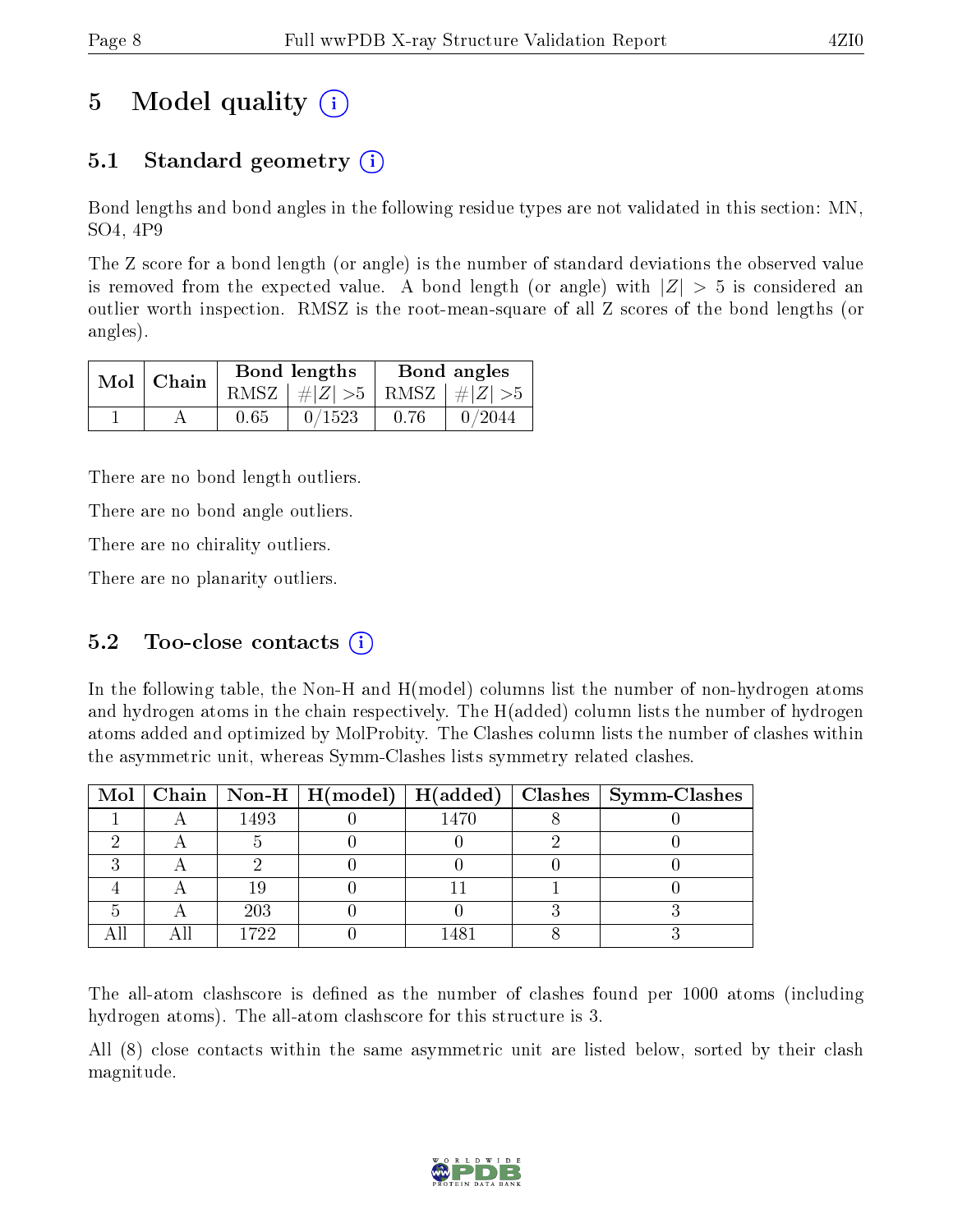| Atom-1              | Atom-2                       | Interatomic<br>distance $(\AA)$ | Clash<br>overlap $(A)$ |
|---------------------|------------------------------|---------------------------------|------------------------|
| 1: A:172: LYS: NZ   | 5:A:401:HOH:O                | 2.24                            | 0.67                   |
| 1: A:15: GLU:OE2    | 1: A: 19: LYS: NZ            | 2.27                            | 0.66                   |
| 1: A:89:THR:HG21    | 5:A:561:HOH:O                | 2.12                            | 0.50                   |
| 1: A: 192: ARG: NH1 | 2:A:301:SO4:O2               | 2.43                            | 0.48                   |
| $1:$ A:155:MET:HE2  | 5:A:500:HOH:O                | 2.15                            | 0.46                   |
| 1: A: 195: GLU: O   | $1:\overline{A}:196:ARG:HB3$ | 2.17                            | 0.44                   |
| 1: A:179: ARG:HD2   | 2: A: 301: SO4: O4           | 2.19                            | 0.42                   |
| 1:A:34:LYS:HE3      | 4: A:304:4P9:CAF             | 2.48                            | 0.42                   |

All (3) symmetry-related close contacts are listed below. The label for Atom-2 includes the symmetry operator and encoded unit-cell translations to be applied.

| Atom-1        | Atom-2                                   | Interatomic<br>distance $(\AA)$ | Clash<br>overlap $(A)$ |
|---------------|------------------------------------------|---------------------------------|------------------------|
| 5:A:553:HOH:O | 5:A:565:HOH:O[6 544]                     | 197                             | 0.23                   |
| 5:A:489:HOH:O | 5:A:565:HOH:O[6 544]                     | 2.11                            | 0.09                   |
|               | $5:A:497:HOH:O$   $5:A:580:HOH:O[6 544]$ | 2.19                            | 0 O1                   |

### 5.3 Torsion angles (i)

#### 5.3.1 Protein backbone (i)

In the following table, the Percentiles column shows the percent Ramachandran outliers of the chain as a percentile score with respect to all X-ray entries followed by that with respect to entries of similar resolution.

The Analysed column shows the number of residues for which the backbone conformation was analysed, and the total number of residues.

| Mol Chain | Analysed                             | Favoured   Allowed   Outliers   Percentiles |  |                                                                        |  |
|-----------|--------------------------------------|---------------------------------------------|--|------------------------------------------------------------------------|--|
|           | $179/191(94\%)$   175 (98%)   4 (2%) |                                             |  | $\begin{array}{ c c c }\n\hline\n\text{100} & \text{100}\n\end{array}$ |  |

There are no Ramachandran outliers to report.

#### 5.3.2 Protein sidechains (i)

In the following table, the Percentiles column shows the percent sidechain outliers of the chain as a percentile score with respect to all X-ray entries followed by that with respect to entries of similar resolution.

The Analysed column shows the number of residues for which the sidechain conformation was analysed, and the total number of residues.

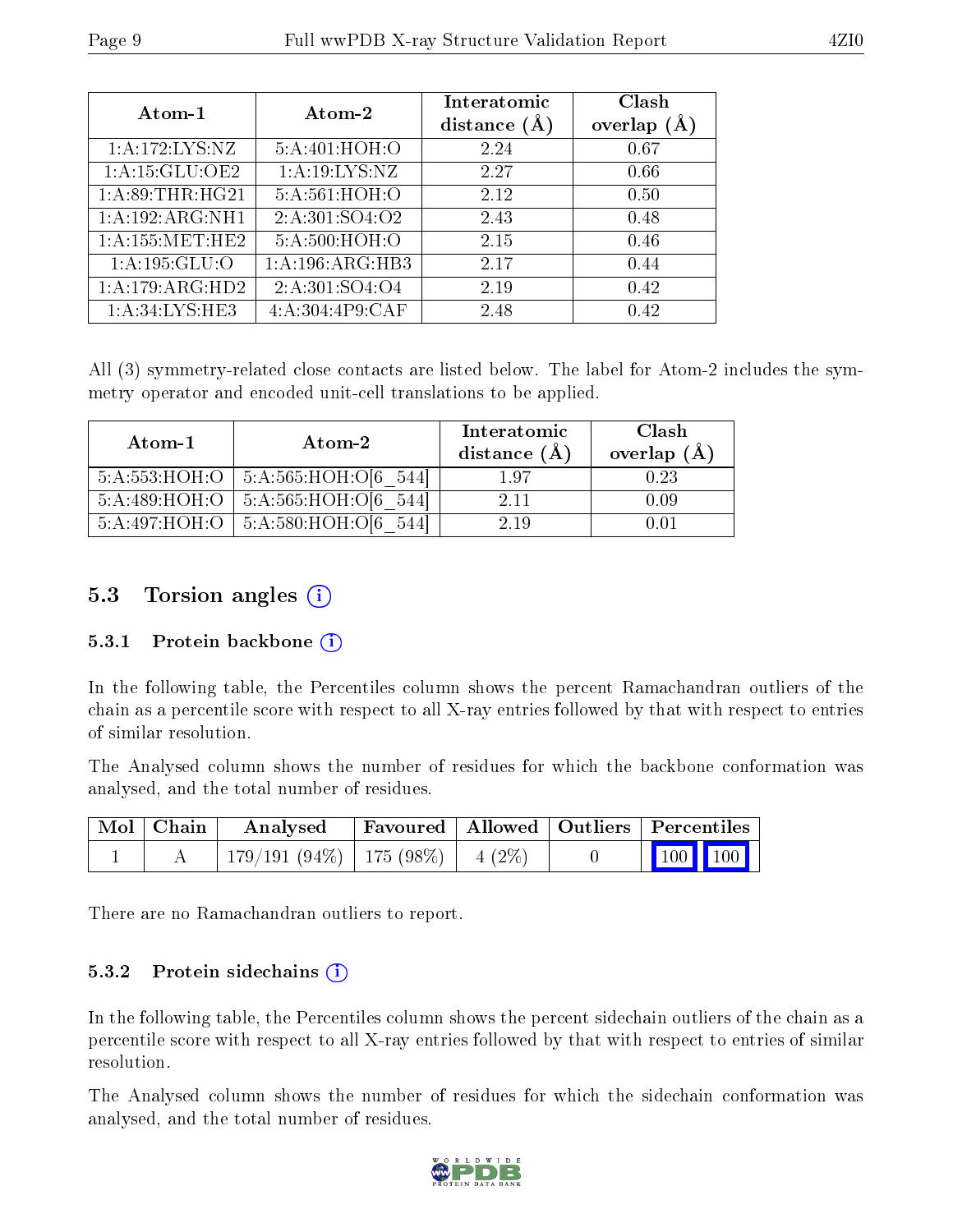| $\mid$ Mol $\mid$ Chain $\mid$ | Analysed                      |                     | $\mid$ Rotameric $\mid$ Outliers $\mid$ Percentiles $\mid$ |       |  |
|--------------------------------|-------------------------------|---------------------|------------------------------------------------------------|-------|--|
|                                | $162/168$ (96\%)   161 (99\%) | $\frac{1}{1}$ (1\%) |                                                            | 86 84 |  |

All (1) residues with a non-rotameric sidechain are listed below:

| Mol | Chain   Res | Type |  |
|-----|-------------|------|--|
|     |             |      |  |

Some sidechains can be flipped to improve hydrogen bonding and reduce clashes. There are no such sidechains identified.

#### $5.3.3$  RNA  $(i)$

There are no RNA molecules in this entry.

#### 5.4 Non-standard residues in protein, DNA, RNA chains (i)

There are no non-standard protein/DNA/RNA residues in this entry.

#### 5.5 Carbohydrates (i)

There are no monosaccharides in this entry.

### 5.6 Ligand geometry  $(i)$

Of 4 ligands modelled in this entry, 2 are monoatomic - leaving 2 for Mogul analysis.

In the following table, the Counts columns list the number of bonds (or angles) for which Mogul statistics could be retrieved, the number of bonds (or angles) that are observed in the model and the number of bonds (or angles) that are defined in the Chemical Component Dictionary. The Link column lists molecule types, if any, to which the group is linked. The Z score for a bond length (or angle) is the number of standard deviations the observed value is removed from the expected value. A bond length (or angle) with  $|Z| > 2$  is considered an outlier worth inspection. RMSZ is the root-mean-square of all Z scores of the bond lengths (or angles).

| Mol<br>Type | $^+$ Res<br>$\mid$ Chain $\mid$ |  |     |                 | Bond lengths |      |             | Bond angles |      |  |
|-------------|---------------------------------|--|-----|-----------------|--------------|------|-------------|-------------|------|--|
|             |                                 |  |     | Link            | Counts -     | RMSZ | . $\# Z $ . | Counts      | RMSZ |  |
| $\pm$       | 4P9                             |  | 304 | $\sim$          | 20, 20, 20   | 3.19 | $(20\%$     | 27,27,27    | 1.32 |  |
|             | SO <sub>4</sub>                 |  | 301 | $\qquad \qquad$ | 4.4.4        | 0.28 |             | 6.6.6       | 0.58 |  |

In the following table, the Chirals column lists the number of chiral outliers, the number of chiral

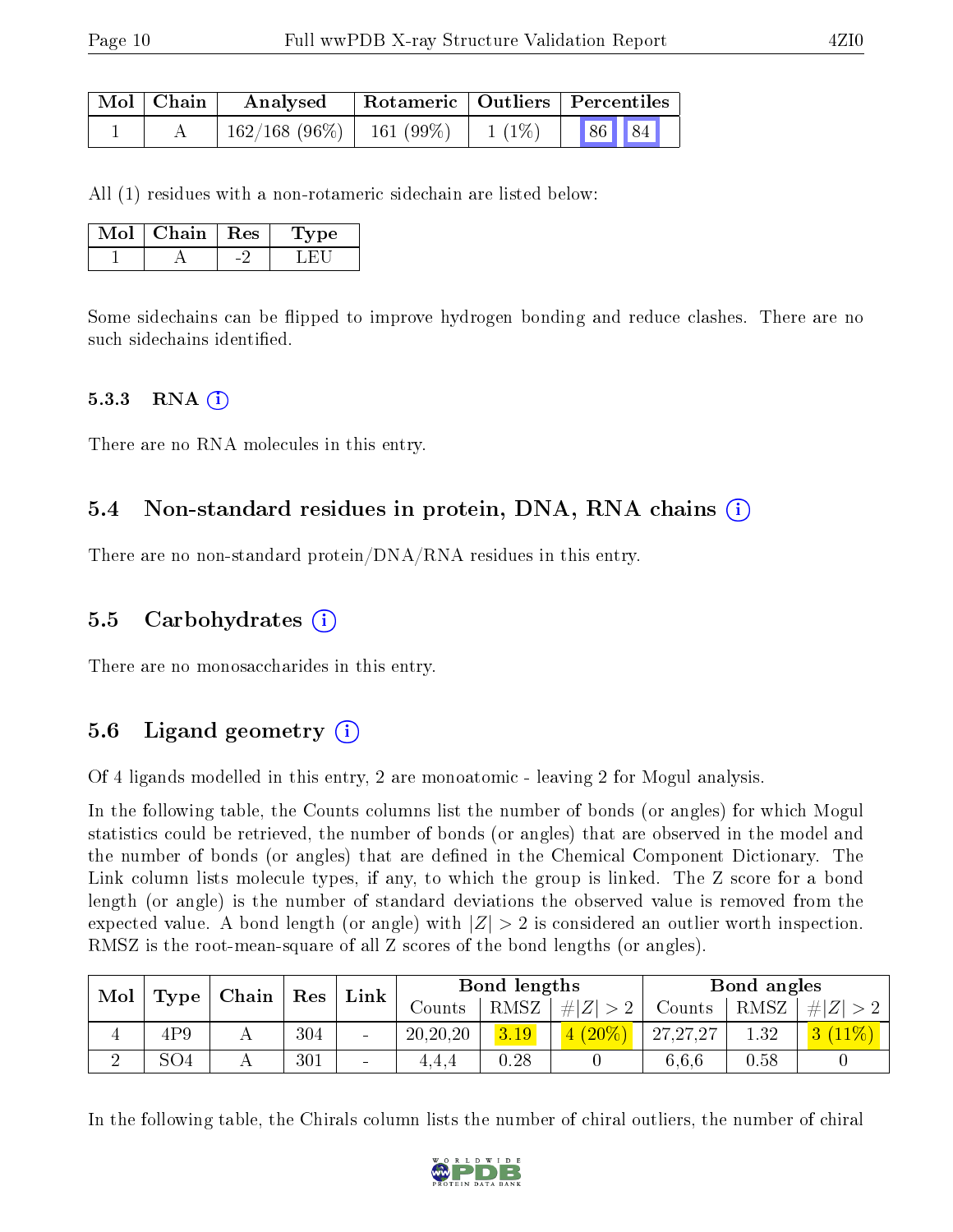centers analysed, the number of these observed in the model and the number defined in the Chemical Component Dictionary. Similar counts are reported in the Torsion and Rings columns. '-' means no outliers of that kind were identified.

|     |                          |        | Mol   Type   Chain   Res   Link   Chirals   Torsions   Rings |  |
|-----|--------------------------|--------|--------------------------------------------------------------|--|
| 4P9 | $\mathbf{A}$   304 $\pm$ | $\sim$ | $\boxed{0/6/6/6}$ $\boxed{0/2/2/2}$                          |  |

All (4) bond length outliers are listed below:

| Mol | Chain | Res | Type | Atoms     |          | Observed $(A)$ | Ideal(A) |
|-----|-------|-----|------|-----------|----------|----------------|----------|
|     |       | 304 | 4P.9 | -NAL-NAK- | $-12.50$ | 1.15           | 1.37     |
|     |       | 304 | 4P.9 | CAJ-NAK   | 4.57     | 1.33           | 1.28     |
|     |       | 304 | 4P.9 | CAM-NAL   | $-3.06$  | 1.34           | 1.40     |
|     |       | 304 | 4P9  | CAB-CAJ   | $-3.02$  | 1.39           | l.45     |

All (3) bond angle outliers are listed below:

| Mol | Chain | Res | 'Type | Atoms       |         | Observed $(°)$ | Ideal( $^o$ ) |
|-----|-------|-----|-------|-------------|---------|----------------|---------------|
|     |       | 304 | 4P9   | CAA-CAB-CAJ | 2.94    | 124.34         | 121 01        |
|     |       | 304 | 4P.9  | CAE-CAF-CAA | 2.45    | 121 18         | 119.69        |
|     |       | 304 | 4P.9  | CAJ-NAK-NAL | $-2.07$ | 113 47         | $-116.4^-$    |

There are no chirality outliers.

There are no torsion outliers.

There are no ring outliers.

2 monomers are involved in 3 short contacts:

| $\operatorname{Mol}$ $\vdash$ |  |  | Chain   Res   Type   Clashes   Symm-Clashes |
|-------------------------------|--|--|---------------------------------------------|
|                               |  |  |                                             |
|                               |  |  |                                             |

The following is a two-dimensional graphical depiction of Mogul quality analysis of bond lengths, bond angles, torsion angles, and ring geometry for all instances of the Ligand of Interest. In addition, ligands with molecular weight > 250 and outliers as shown on the validation Tables will also be included. For torsion angles, if less then 5% of the Mogul distribution of torsion angles is within 10 degrees of the torsion angle in question, then that torsion angle is considered an outlier. Any bond that is central to one or more torsion angles identified as an outlier by Mogul will be highlighted in the graph. For rings, the root-mean-square deviation (RMSD) between the ring in question and similar rings identified by Mogul is calculated over all ring torsion angles. If the average RMSD is greater than 60 degrees and the minimal RMSD between the ring in question and any Mogul-identified rings is also greater than 60 degrees, then that ring is considered an outlier. The outliers are highlighted in purple. The color gray indicates Mogul did not find sufficient equivalents in the CSD to analyse the geometry.

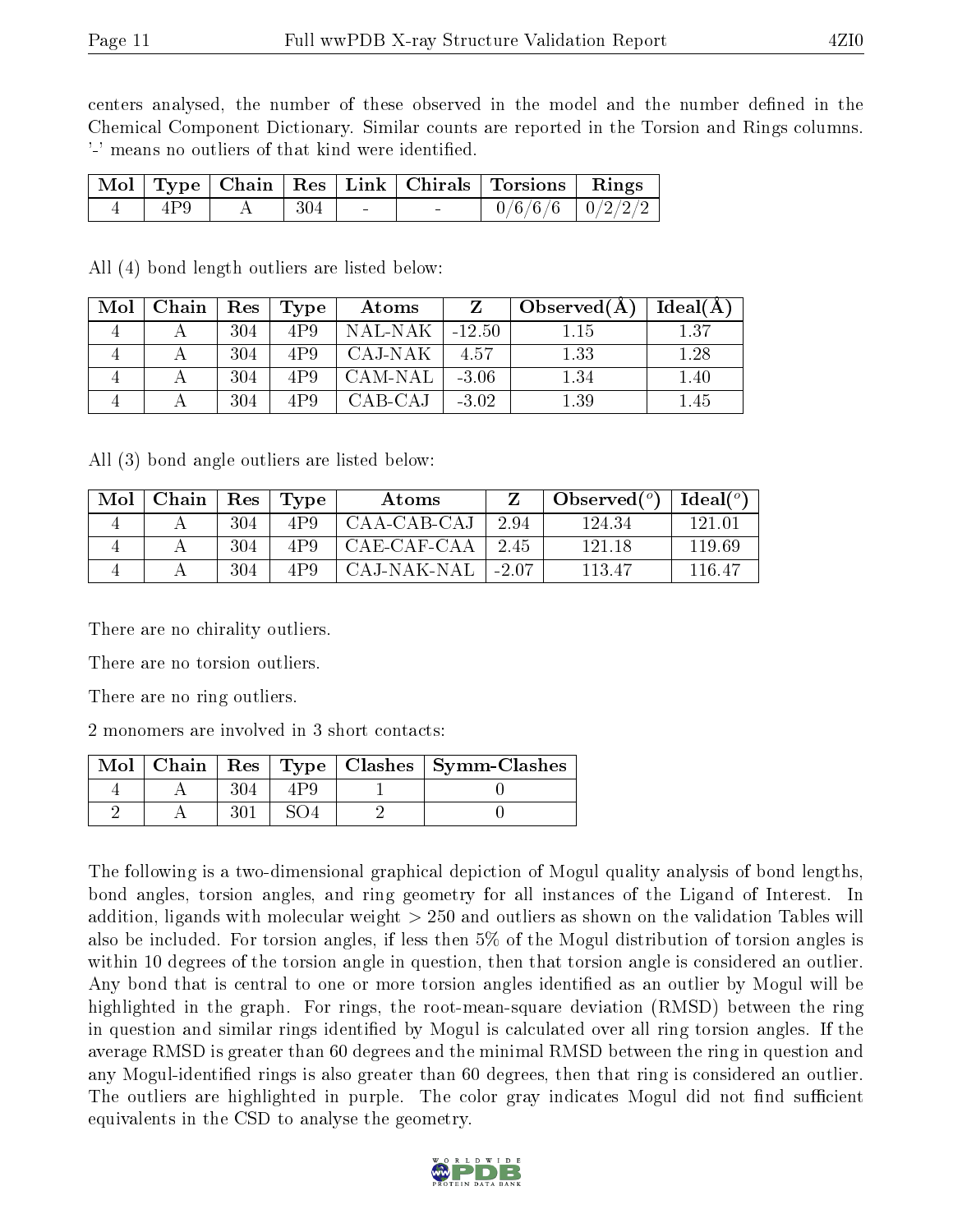

### 5.7 [O](https://www.wwpdb.org/validation/2017/XrayValidationReportHelp#nonstandard_residues_and_ligands)ther polymers (i)

There are no such residues in this entry.

# 5.8 Polymer linkage issues (i)

There are no chain breaks in this entry.

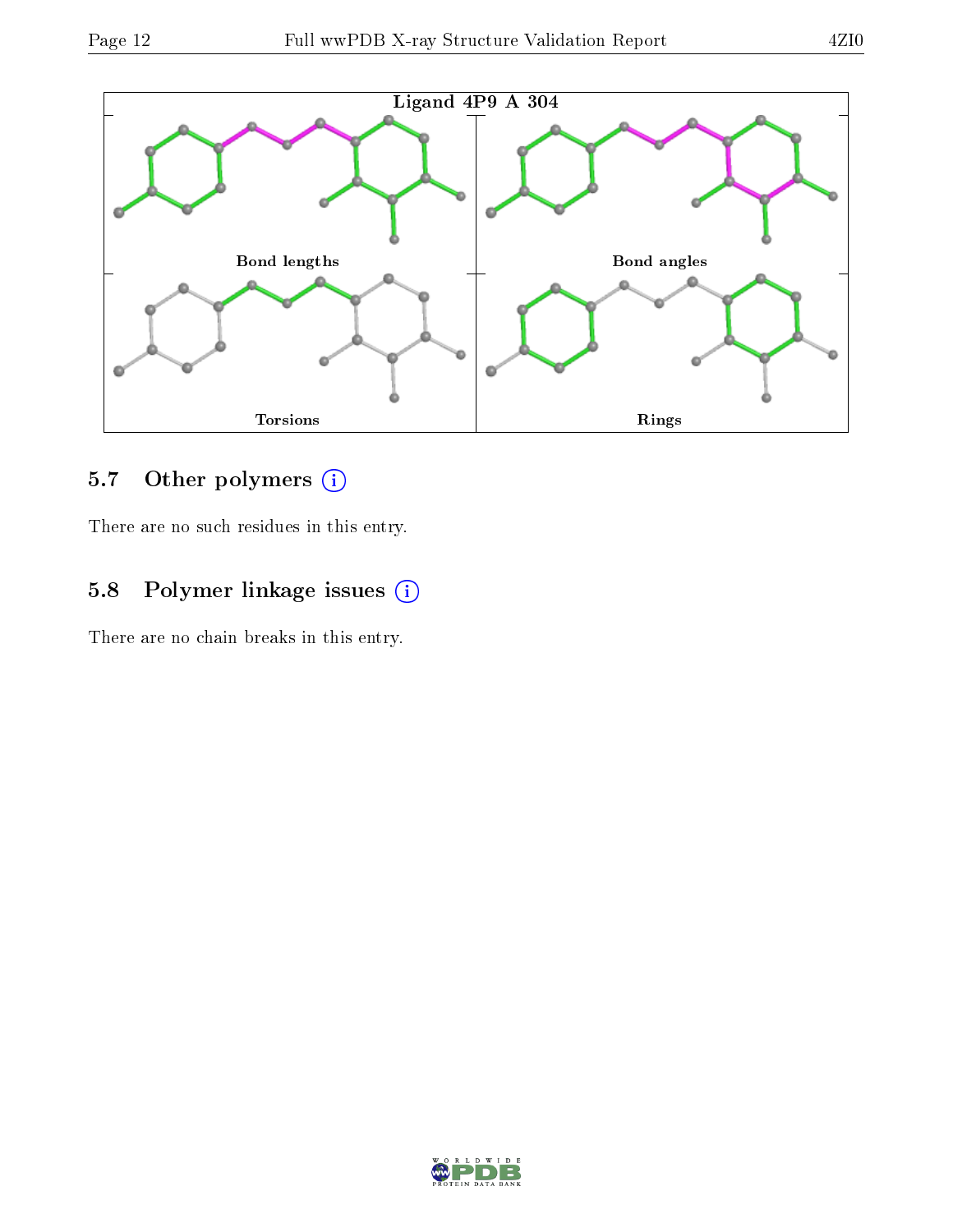# 6 Fit of model and data  $\left( \cdot \right)$

# 6.1 Protein, DNA and RNA chains (i)

In the following table, the column labelled  $#RSRZ>2'$  contains the number (and percentage) of RSRZ outliers, followed by percent RSRZ outliers for the chain as percentile scores relative to all X-ray entries and entries of similar resolution. The OWAB column contains the minimum, median,  $95<sup>th</sup>$  percentile and maximum values of the occupancy-weighted average B-factor per residue. The column labelled  $Q< 0.9$  lists the number of (and percentage) of residues with an average occupancy less than 0.9.

|  | $\mid$ Mol $\mid$ Chain $\mid$ Analysed $\mid$ <rsrz> <math>\mid</math></rsrz> |      |  |  |  |                                     |  |
|--|--------------------------------------------------------------------------------|------|--|--|--|-------------------------------------|--|
|  | $\vert$ 181/191 (94%) $\vert$ .                                                | 0.06 |  |  |  | $7(3\%)$   39   33   28, 40, 63, 84 |  |

All (7) RSRZ outliers are listed below:

| Mol | Chain | Res | Type       | <b>RSRZ</b> |
|-----|-------|-----|------------|-------------|
|     |       | 25  | <b>GLY</b> | 4.2         |
| 1   |       | -4  | <b>GLY</b> | 3.7         |
| 1   |       | 141 | <b>GLU</b> | 3.6         |
| 1   |       | 139 | <b>LYS</b> | 3.0         |
|     |       | 24  | TYR.       | 2.7         |
| 1   |       | 105 | PHE        | 2.5         |
|     |       | 140 | SER        | 2.1         |

### 6.2 Non-standard residues in protein, DNA, RNA chains  $(i)$

There are no non-standard protein/DNA/RNA residues in this entry.

### 6.3 Carbohydrates  $(i)$

There are no monosaccharides in this entry.

# 6.4 Ligands  $(i)$

In the following table, the Atoms column lists the number of modelled atoms in the group and the number defined in the chemical component dictionary. The B-factors column lists the minimum, median,  $95<sup>th</sup>$  percentile and maximum values of B factors of atoms in the group. The column labelled  $Q< 0.9$  lists the number of atoms with occupancy less than 0.9.

|     |  |                                   |  | $\mid$ Mol $\mid$ Type $\mid$ Chain $\mid$ Res $\mid$ Atoms $\mid$ RSCC $\mid$ RSR $\mid$ B-factors(Å <sup>2</sup> ) $\mid$ Q<0.9 $\mid$ |  |
|-----|--|-----------------------------------|--|------------------------------------------------------------------------------------------------------------------------------------------|--|
| 4P9 |  | $\vert$ 304   19/19   0.84   0.12 |  | 40,51,64,68                                                                                                                              |  |

Continued on next page...